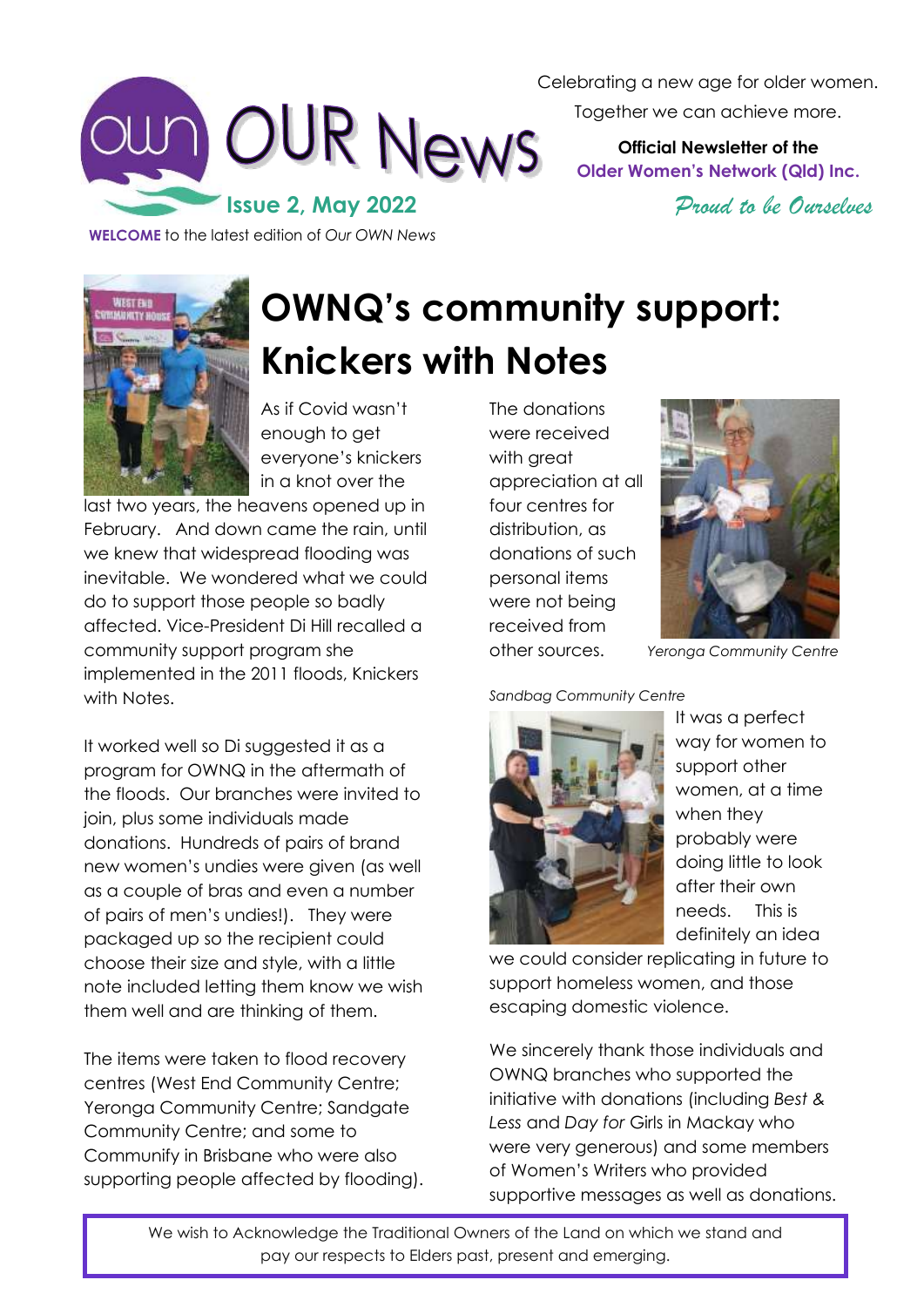



Welcome to all members. I hope all of our members had a wonderful Mother's Day with lots of chocolate and also got thoroughly spoiled.

I must say it is really wonderful to see all of our branch performing so well, as it has been a very trying year again with Covid still around.

Also with the worst floods in history but with all of that all of our branches are up and running in full force once again.

We are very keen to move forward making OWNQ an organisation to be reckoned with and being able to assist our members to realise their potential. And to be strong in the face of many adversities. Our Convenors and their helpers continue to impress us with their levels of commitment. And all of the work they do in their branches assisting throughout their wider community also, it is quite amazing the great outcome they achieve.

We have 11 branches now with the latest branches being Lutwyche and Burnie

Brae at Chermside.

**IN THIS ISSUE**

- **P.1 Knickers with Notes**
- **P.2 President's Report**
- **P.3 Coordinator's Report**
- **P.4 Around the Branches**
- **P.16 Management Committee nomination form**

Our Management Committee have been very focussed on governance training and strategic planning and development for 2022 and 2023. Also finding a new Coordinator to replace Leonie who is retiring.

We will be very sad to have Leonie leaving us but we will still get to see Leonie around from time to time as she is becoming a member of OWNQ.

I will be in touch with the Convenors with more information about our new Coordinator very soon.

Also our Queensland AGM is coming up again. We are looking at holding it on 20th October at Bribie Island this year. The date has yet to be confirmed at the Management Committee meeting being held on Monday evening 16<sup>th</sup> May. Will let you know more when it comes to hand. Stay safe and take care.

 *Lee Hodgson, Queensland President*

#### **Need to Contact the Office?**

Office hours Tues to Thurs, 9.00am-5.00pm Street Address: 505 Bowen Tce, New Farm



# **New Postal Address: PO Box 2768, New Farm, 4005**

Telephone: 07 3358 2301 Website: [www.ownqld.org.au](http://www.ownqld.org.au/) Emails [admin@ownqld.org.au](mailto:admin@ownqld.org.au) [coordinator@ownqld.org.au](mailto:coordinator@ownqld.org.au) Facebook: <https://www.facebook.com/groups/OWNQld>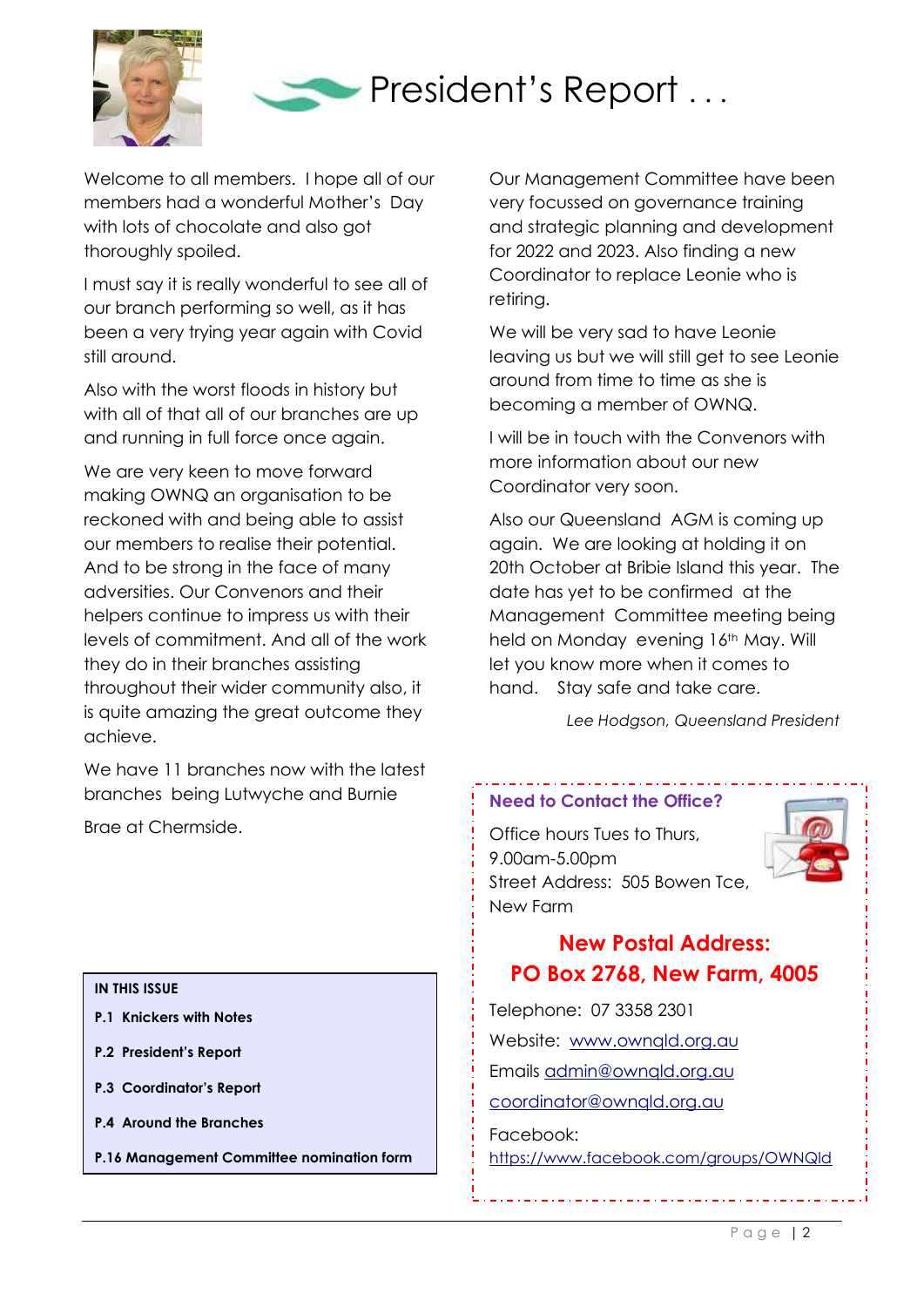

# Coordinator's Report

Dear Members, as this newsletter goes to print, our Management Committee is interviewing the shortlisted applicants for the Coordinator position due to my upcoming retirement. All going to plan, your new Coordinator will be writing the next report for this page. Change, and handing over to a new guard from time to time, is a very positive thing for community and all sorts of organisations in general.

At OWNQ, we celebrate the contributions and achievements of our more senior 'older' women. We also welcome 'younger' older women into the organisation, for they are the ones who we trust will be the connection between the generations and guide us as to what women want as they near the end of their working lives or are going into retirement. (Not to mention the benefit of their willing, helping hands, and energy!). It is important we listen to them and keep our minds open about what they can bring to the table, as our community organisation evolves to meet the needs of older women in a rapidly changing world.

We continue to attract new members every month, our branches are growing, and we value the way the branches respond with diversity to their members and provide a welcoming and stimulating environment.

Our overall strength grows with numbers, so let's see how much we can grow our membership in the coming financial year.

Bring a friend along to your next branch meeting! Your friend does not have to live in the same area as the branch. In one of our branches, one member's sister-in-law who lives on the other side of town attends with her, it is a great chance for them to catch up at the meeting as well as before and after. Did you know that as a member you can also visit other branches? Of course it is courteous to let the Convenor know beforehand you intend to come along.

Join your local branch's Facebook page, and the official OWNQ Facebook page [\(www.facebook.com/groups/OWNQld\)](http://www.facebook.com/groups/OWNQld).

Some branches run "techno" social gatherings where members show each other how to get the best use from their phones/tablets/ipads etc. It's great that women help and assist each other with technology because like it or not, it's here and ain't going away!

We do hear very heartening stories of people who have gotten through very difficult times in their lives because of the friendship and support they have received at their OWNQ meetings.

May OWNQ keep going and growing, and serving women in our communities. We'll keep you informed via your Convenor of the next big news! And I'll be in touch with you again when handing over the reigns.

*Leonie*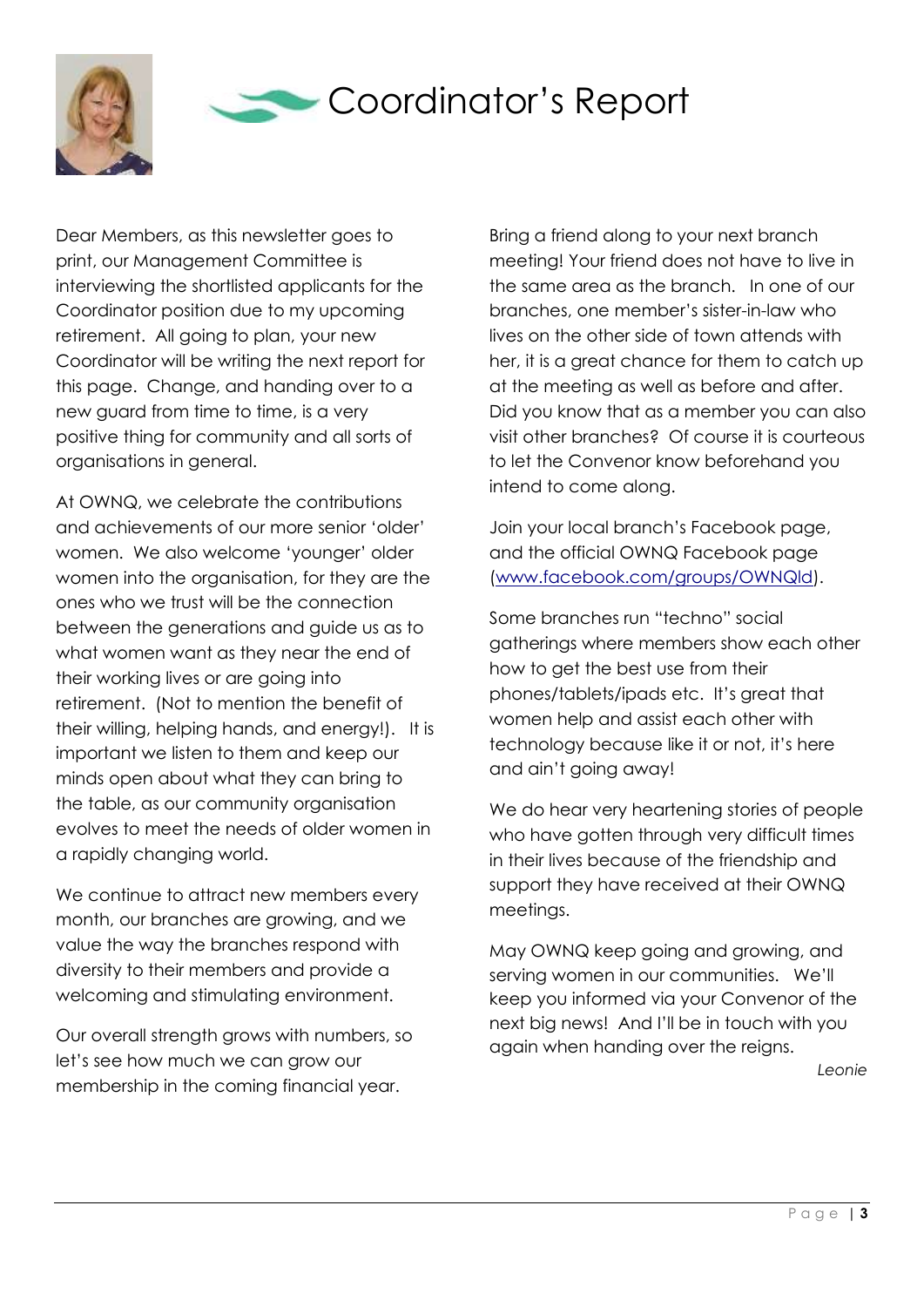



## **GYMPIE**

| Meets: | Each second Thursday                         |  |
|--------|----------------------------------------------|--|
| Time:  | 9.15 a.m. to 12.00 noon on                   |  |
|        | pension week                                 |  |
|        | <b>Where:</b> Gympie & District Indoor Bowls |  |
|        | 35 Graham Street, Gympie                     |  |
|        | <b>Contact: Marilyn, Ph. 0409256603</b>      |  |
| Trips: | Jenny, Ph. 0481199943                        |  |

Our thoughts at the time of writing this are with all those who were affected by the recent floods, both in Queensland and NSW.

The first meeting scheduled after the Christmas Break was delayed due to another Covid outbreak, so we were all looking forward to getting together on 3rd February.

At this meeting we celebrated the 80<sup>th</sup> Birthday of three of our members, Kay B. who's birthday was on 23<sup>rd</sup> January, Dawn T. celebrated her birthday on 25<sup>th</sup> January and Lesley McD. whose birthday on 3rd March coincided with our meeting. The entertainer for the morning was Lesley's Grandson Levi Vandera. Levi and his brother travelled the world entertaining whereever they went, singing popular tunes and those of their own composition.



*Happy Birthday Kay, Dawn and Lesley*

Sadly this year, three of our long time members have passed away. Enid Ison was one of the first members to join our group and was a Convenor for 12 months, Betty Jones a long-time member who was always helping in the kitchen and Lyn Day was a member for 19 years. Over the years Lyn had been assistant Treasurer, Treasurer and Newsletter Editor as well, attending many AGMs and Conferences.

Tom Law was our speaker on the 17<sup>th</sup> February. Tom is a fitness specialist who believes in exercise both for physical fitness and mental health. We were encouraged to participate in some gentle exercises and found we quite enjoyed them so now we are having a short session of exercises before each meeting for those who wish to join in.

For International Women's Day we gathered at the Gympie Southside Bowls Club for morning tea. A few ladies from the Sunshine Coast OWN were coming to join us but because of the torrential rain they were unable to make it, we look forward to seeing them later on.



*Lil, Marcia, Dawn Nugent, Glennis, Joan & Beryl.*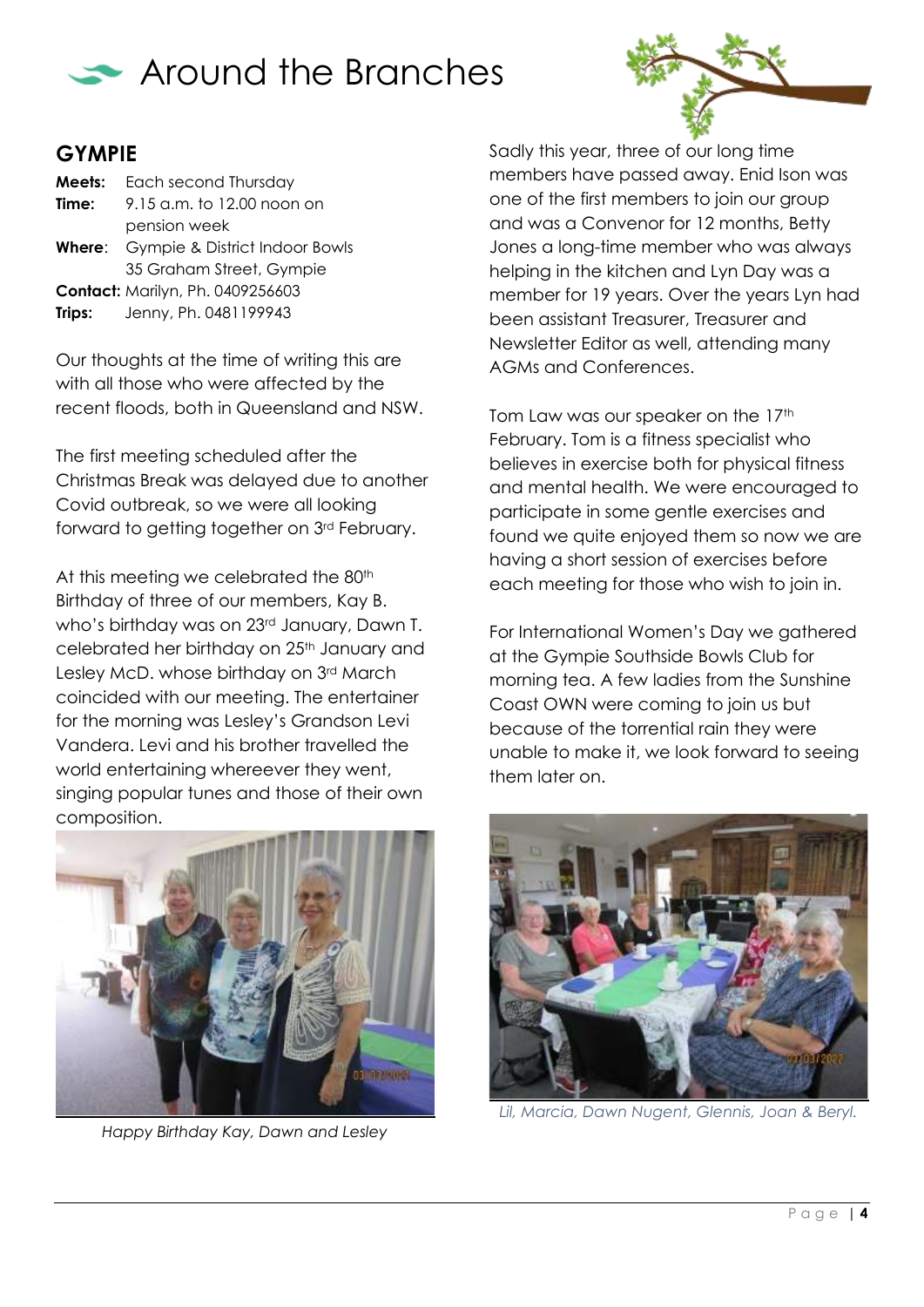



Our speaker for the morning was Sue Lohse who was voted Senior Citizen of the Year by Gympie Council.



*Guest Speaker, Sue Lohse*

The meeting of 17<sup>th</sup> March was also at the Bowls Club as the hall we hire was damaged in the floods, we hope to be able to return there for the next meeting.

We were pleased to welcome Emily, from the Seniors Enquiry Line who told us if we have a problem they will do their best to help and 'if you ring their number you get to speak to a real person.' Emily also warned us about the huge number of different scams that people can get caught up in.

Our next meeting was back in the usual hall thanks to our member Gloria and all the volunteers who cleaned up after the flood. As a thank you for their hard work the club donated \$100 to Gloria, President of the Indoor Bowls Club to help with the replacement of fixtures.



*Gloria and Marilyn*

We were booked to have Road Craft talk on road safety but they cancelled due to the complex and all the buildings being flooded so members were asked to tell a short story of their lives before OWN. It's amazing to hear what people have done in their life.

On 14<sup>th</sup> April was a celebration of Easter with members receiving an Easter bun and mini Easter eggs for morning tea. A fun morning with an Easter Quiz, our exercises and a chance to chat.

An outing next fortnight will see us at the Gympie RSL for their Morning Melodies and lunch. *Kaye*



*OWN (Qld) is funded by the Queensland Government. Disclaimer: Articles in this newsletter are for information purposes only and views expressed are not necessarily those of OWN (Qld).*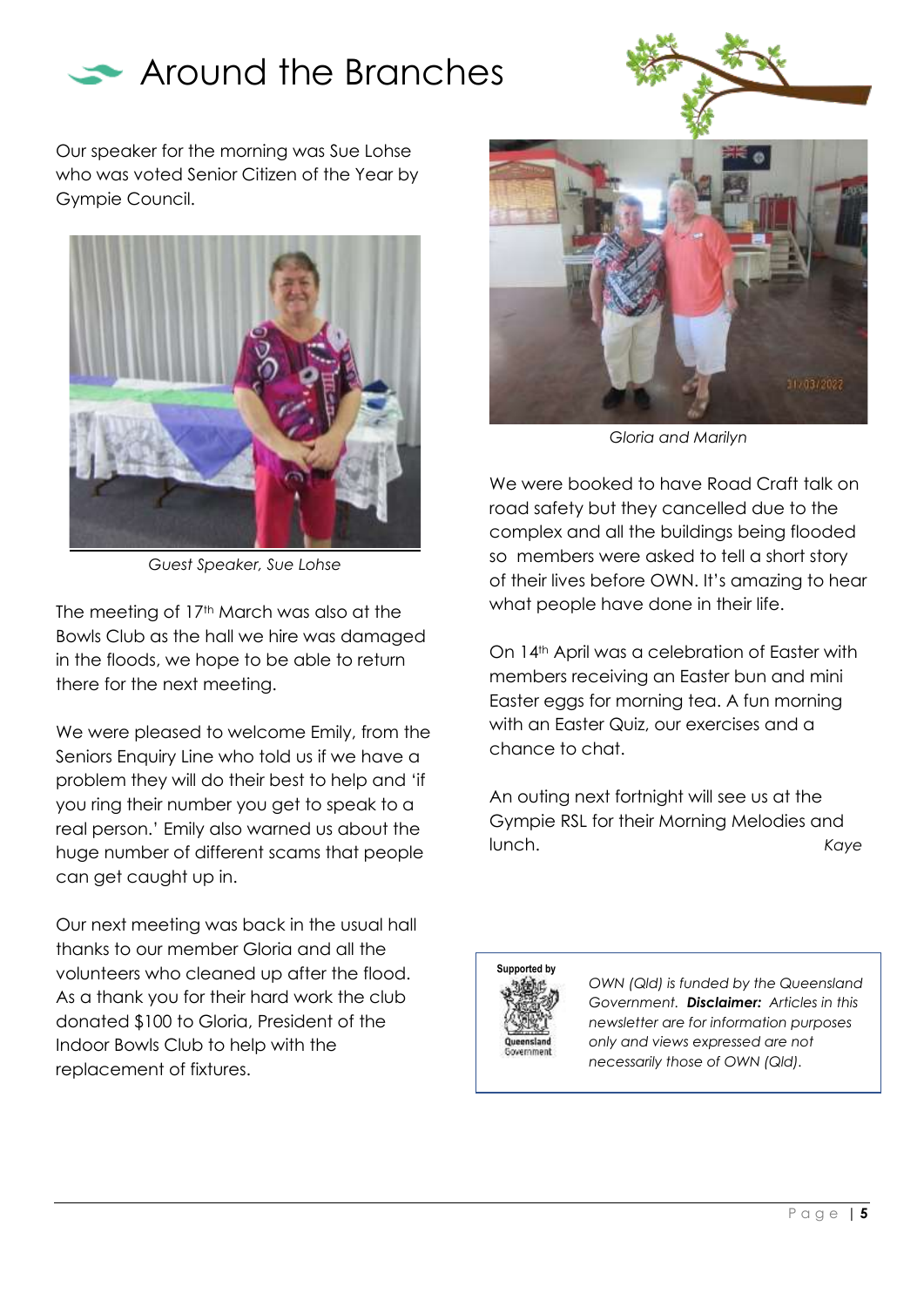



#### **MITCHELTON**

**Meets:** 4<sup>th</sup> Wednesday each month **Time:** 10.00 a.m. to 12.00 noon **Where**: Arana Leagues Club 247 Dawson Parade, Keperra 4054 **Contact:** Judith 0431 159 921



Time flies and Easter has been and gone. I'm wondering where the past four months have flown - overseas and back?

Mitchelton has been busy with a very active program (fuelled by Coffee/Tea Mornings). The Arana Leagues Club, Café Lagarto at Samford Valley and Birds & Bees Café at Everton Hills are the venues and we enjoyed ourselves.

Our Coffee and Lunch sessions are a wonderful way for our new members to get know the other members, in a very relaxed atmosphere. The Techno Coffee Mornings are a



good combination of Social and Learning activities. They are always interesting.

We have had interesting guest speakers at our monthly meetings, one in particular was Phil Adam who spoke on the history of the City Botanical Gardens in relationship to the early history of Brisbane.

Our Branch members are involved in the HOW (Housing for Older Women) movement and they are very active. The Senior Committee of The Hills & Districts Chamber of Commerce is another aspect of the work we do in the community. They are promoting an Isolation Project, aiming to try and end the isolation of some seniors in our community by providing activities and promoting the activities of other groups,

You see we are not just a Coffee Culture – we do plenty of things.

Our membership is growing with members coming from Alderley to Zillmere – that is quite a range so there is a need for our branches.

Thank you to all the members for their support and assistance in the running of the branch. It makes for lighter work all round.

*Judith, Convenor*

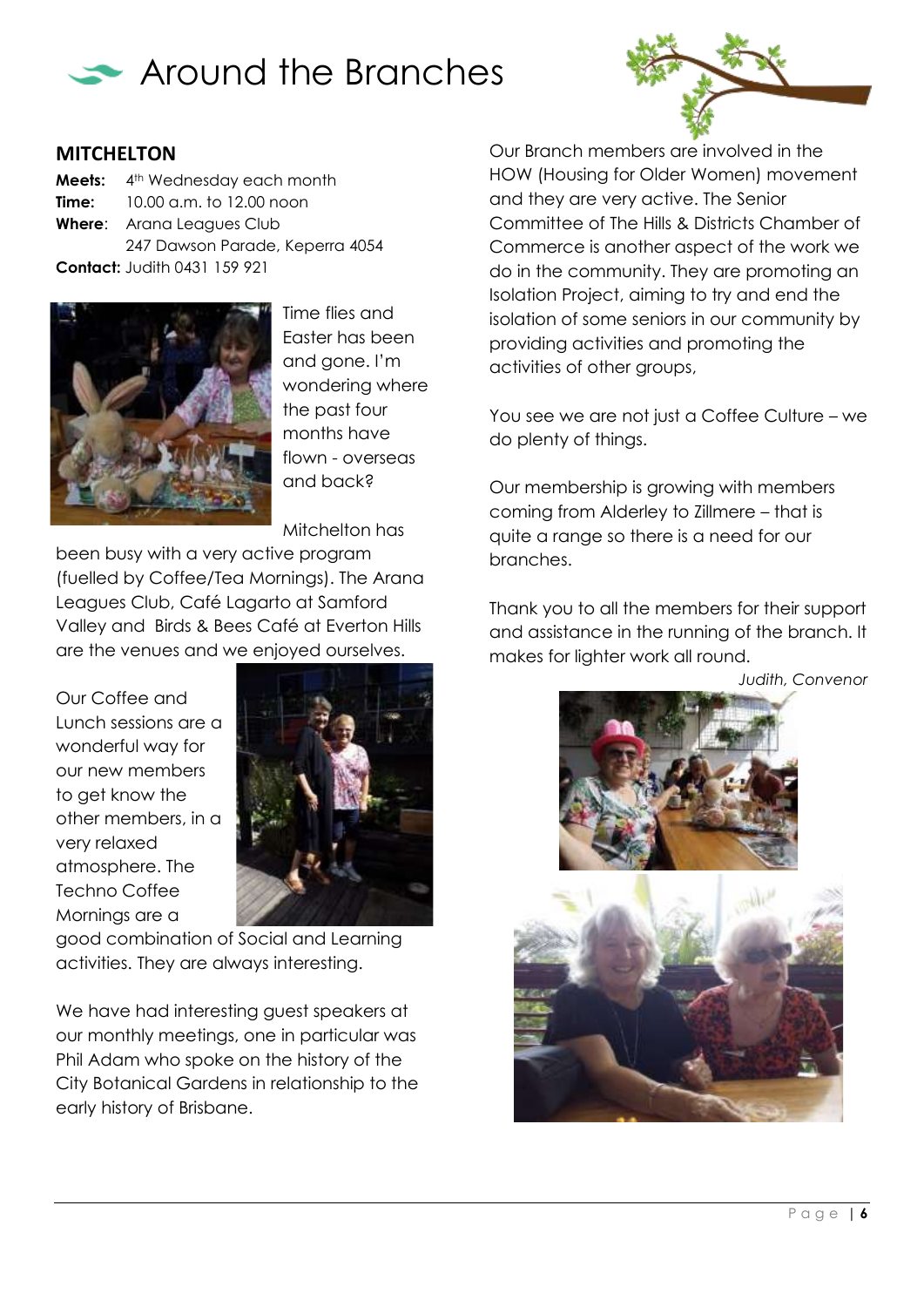



# **MORAYFIELD**

**Meets:** Third Wednesday each month **Time:** 2.30 p.m. **Where**: Morayfield Senior Rentals, 21-23 Barossa Cres. Caboolture South **Contact:** June 0411 018 570

In February we welcomed ladies back and enjoyed holiday stories. Celebrating three birthdays, June 80, Nancye 90 and Barbara's at the shopping centre then Café 63 with Lee and Lisa.

In March, our IWD event was thoroughly enjoyed, Ruby shared a number of life events, and I spoke about the origins of IWD. Later we enjoyed afternoon tea supplied by Lisa and Deb. The ladies enjoy fortnightly morning and afternoon teas and a catch up.



The highlight of the April meeting was a post Easter celebration. We made head decorations. Lee and Leonie visited along with Ambassador, Claire Moore. The ladies enjoyed trivia and a competition with prizes. Afternoon tea was enjoyed by all. We have craft days, fortnightly afternoon teas.



*June and Ruby showing off their Easter 'bonnets' at Morayfield*

#### **WOODY POINT**

| Meets:                             | Second Tuesday each month               |  |
|------------------------------------|-----------------------------------------|--|
| Time:                              | $9.30 - 11.30$ a.m.                     |  |
|                                    | <b>Where:</b> Woody Point Memorial Hall |  |
|                                    | Oxley Avenue, Woody Point               |  |
| <b>Contact: Helen 0418 796 365</b> |                                         |  |

The branch's first meeting in 2022 was in February with guest speaker Emily Gould from the Seniors Enquiry Line. She talked about scams and distributed the *Little Black Book of Scams* to members.

In March we held a picnic on the each at Brighton, with guest speaker Bec **Chatterley** of ADL Therapies.



At the April meeting the branch learned about Strokes. The branch has recently started a book club. Members are thoroughly enjoying their branch gatherings.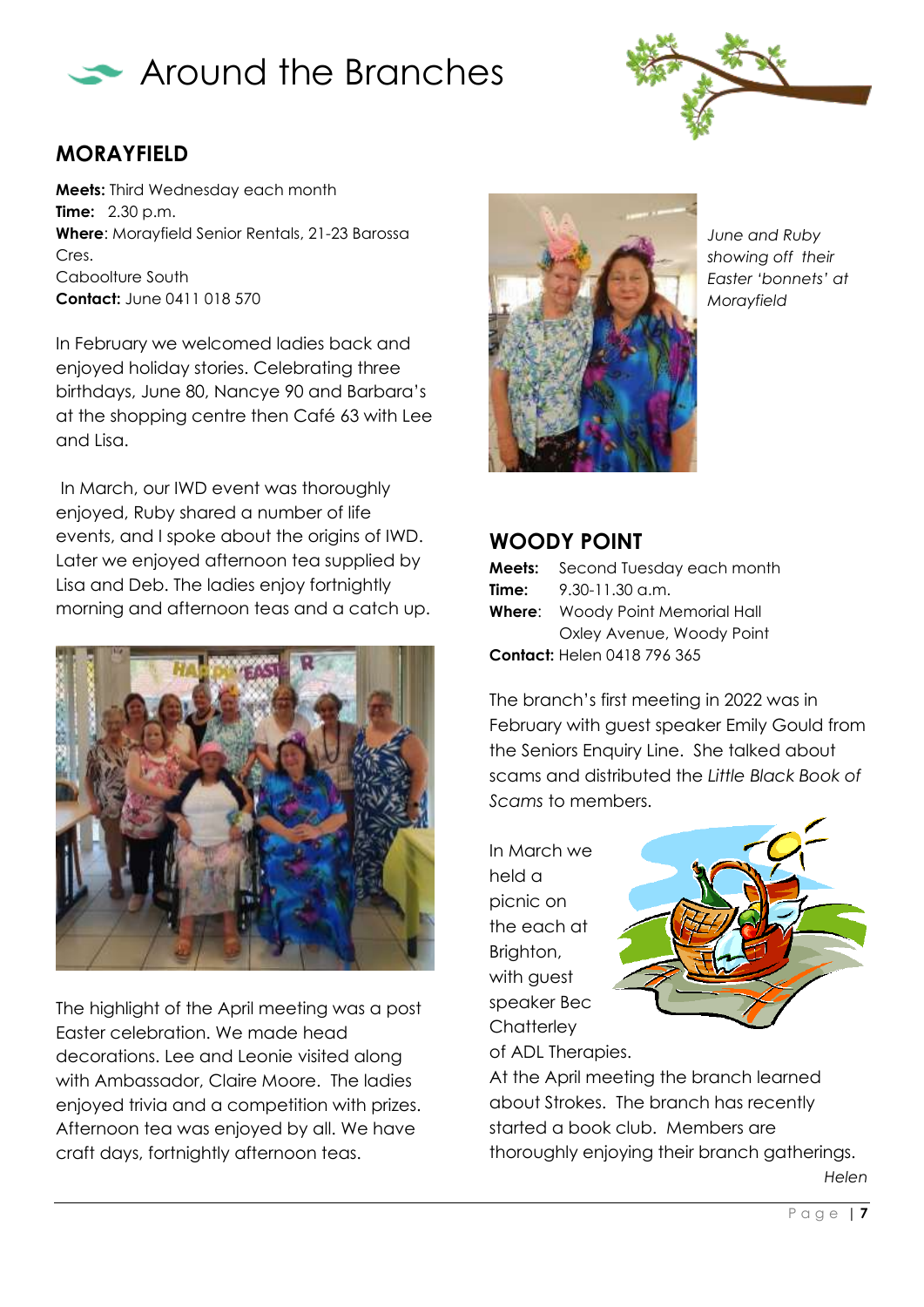



#### **MAROOCHYDORE**

**Meets:** Third Monday each month **Time:** 1.00-3.00 p.m. **Where**: "The Avenue" Retirement Community 32 Baden Powell Street, Maroochydore

**Contact:** Lee 0429 831 414

We started our year with renewed pandemic warnings and safety in mind, so our January meeting included masks and social distancing, accompanied by absolutely hilarious stories of member's adventures over the Christmas break. (Terry's account of Christmas on Heron Island will long be remembered.)

As always, a delicious afternoon tea helps to keep everyone fuelled up for socialising.





Our first social get together early in the year was in the great outdoors, a BBQ in a local park allowed plenty of space in the open air for lots of laughter and proved very social

and relaxing. Our lovely Convenor Lee organised and cooked a most delicious BBQ (assisted by Andrew). It proved very popular with members, so we repeated the fun in April. With cooler weather all enjoyed the open air and an opportunity to move around freely and catch up with friends.



Our guest speaker for February was from Buderim Ginger Factory, one of our local tourist attractions and an iconic brand world wide, noted for fine quality ginger production. Kayte was a most

knowledgeable and entertaining speaker, touching on local history.

International Women's Day was in March. Our Branch Secretary Kerry put her experience to the fore and we were



given a quiz on Domestic Violence to complete as teams. The answers to many questions gave rise to much discussion amongst members, and Kerry also touched upon the concerning issue of Elder abuse. As a treat we all enjoyed a catered lunch, & for some a small glass of wine to celebrate the day.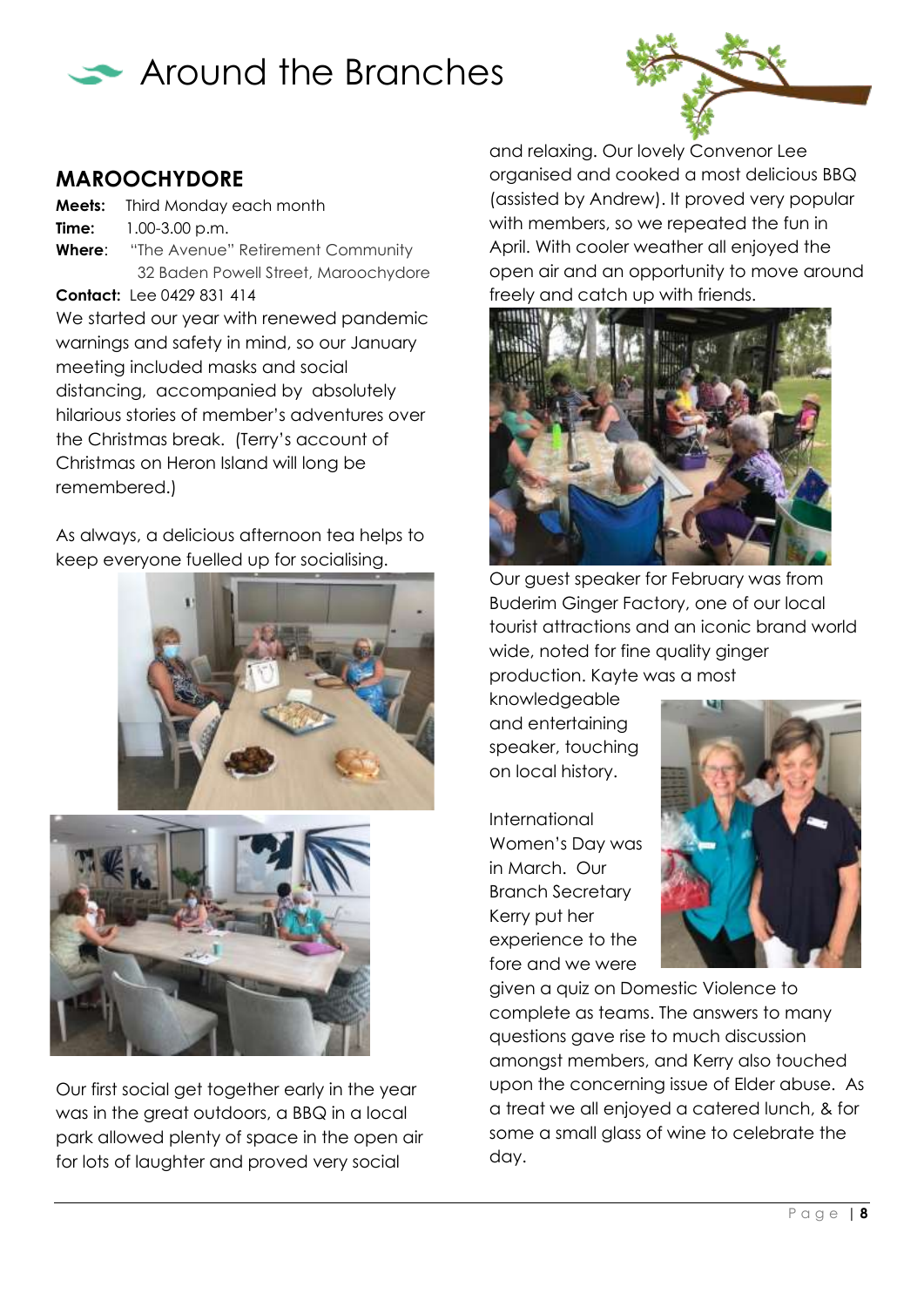





Also during March we were fortunate to have Carolyn and Simon, technicians from Audika, to discuss hearing loss. An information session and hearing tests for our members, which many took advantage of, to

double check our awareness of the issues around hearing loss.

Did you know you should test your hearing at 60 years of age, or that people typically lose 15 per cent of their hearing by 80 years, or that deafness has links to associated illness including loss of cognitive function? Importantly for members of our network, hearing loss has been shown to separate people from other people, this leads to people feeling isolated and lonely.



Simon and Carolyn were most informative, and we appreciated the generosity of Audika in conducting free tests for us. *Sue*

#### **WYNNUM-MANLY**

**Meets:** First Wednesday each month **Time:** 10.00 a.m. **Where**: Municipal Building, Bay Terrace, Wynnum **Contact:** Di 0411 099 848

Wynnum Manly has been enjoying lunches around the area. This one was at Fielders, Tingalpa in March.



*Wynnum-Manly kick up their heels*

There were no events in April due to the school holidays.

## **BURNIE BRAE**

**Meets:** Second Thursday each month **Time:**  $9.30 \text{ cm}$ **Where**: Burnie Brae, 60 Kuran Street, Chermside **Contact:** OWNQ Office 3358 2301

Our newest branch, at Burnie Brae Community Centre Chermside, is gradually increasing its membership. The ladies are really enjoying having discussion topics, where everyone has an opportunity to share their views, and it is interesting to hear the range of different perspectives expressed. It's a respectful, thoughtful group enjoying a monthly meeting at the Burnie Brae Community Centre. New members are welcome to join. *Leonie*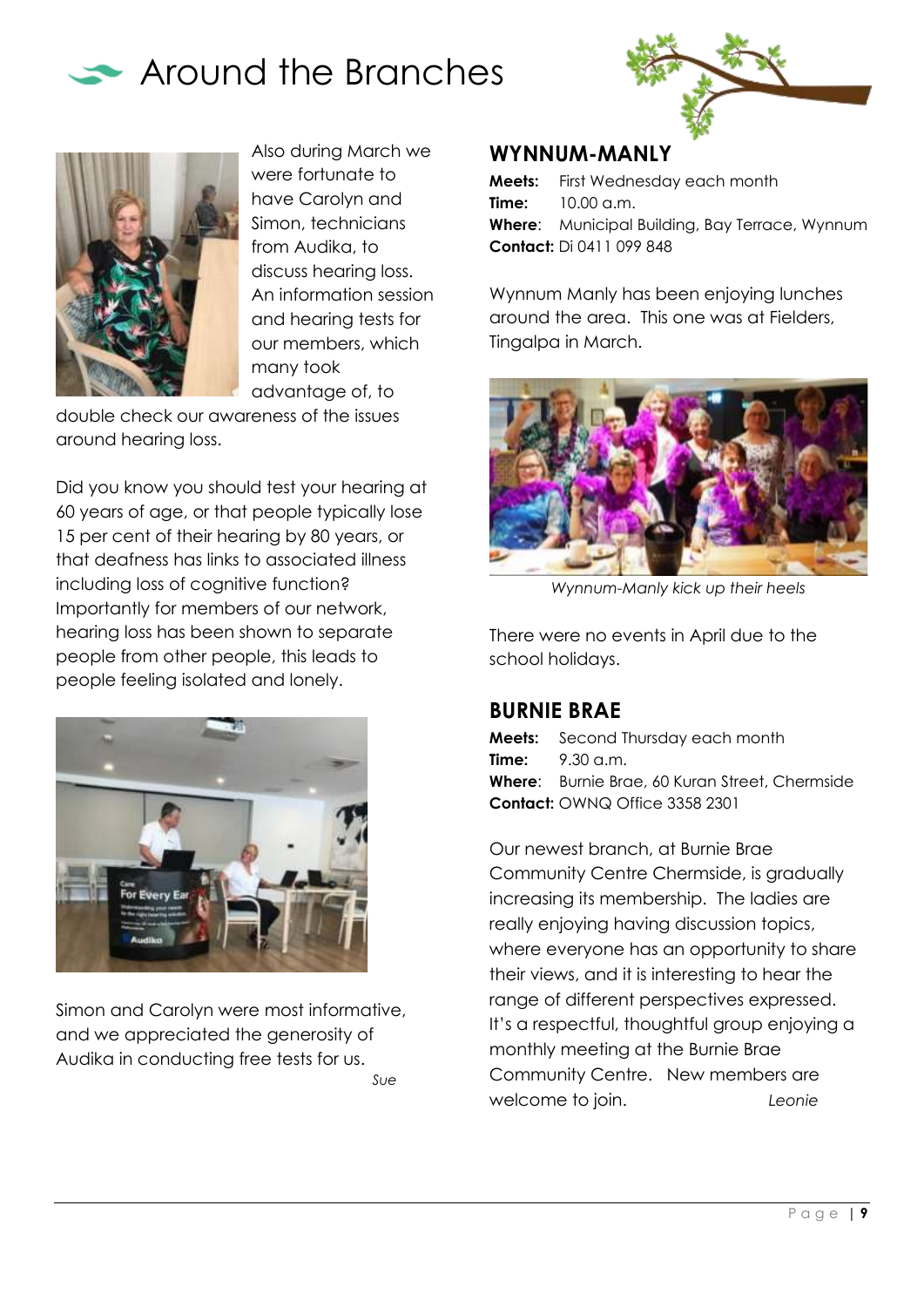



## **CAPALABA**

**Meets:** First Wednesday each month **Time:** 9.00 a.m. to 11.30 a.m. **Where**: Capalaba Uniting Church Hall 30 Ney Road, Capalaba **Contact:** Naomi 0424 060 603 Desley 0409 594 908



A number of members attended our **February** meeting which was

held at the Cleveland Lighthouse Park. We asked people to bring their own morning tea and chair. Thank you Hazel for running this gathering.

We were invited to attend the Capalaba Rotary Club meeting which was initiated by contact with Cr. Adelia Berridge to explain to their members about our latest project "Hope in a Suitcase". This was a great opportunity to let them know about the Older Women's Network in Capalaba.



We were presented with a cheque for \$1,000 to help with our project which was accepted with extreme gratitude. This amount will help us to buy back packs, suitcases and nappy bags which are needed to put the items in for our precious children to use. As well as this, a donation of new books is coming their way to go in their suitcases.

In **March** we celebrated our 7th birthday which was postponed from February, together with International Women's Day 2022. It was an enjoyable morning with a fantastic group of Ladies. Lots of laughs were had.

I'd like to thank the members who were able to assist in making this day an enjoyable one for us all.

Ann made our birthday cake, it was so beautifully decorated and delicious.





The Branch management committee has been formed and will meet quarterly.

We have 28 trauma teddies ready to give to the Local Ambulance Committee.

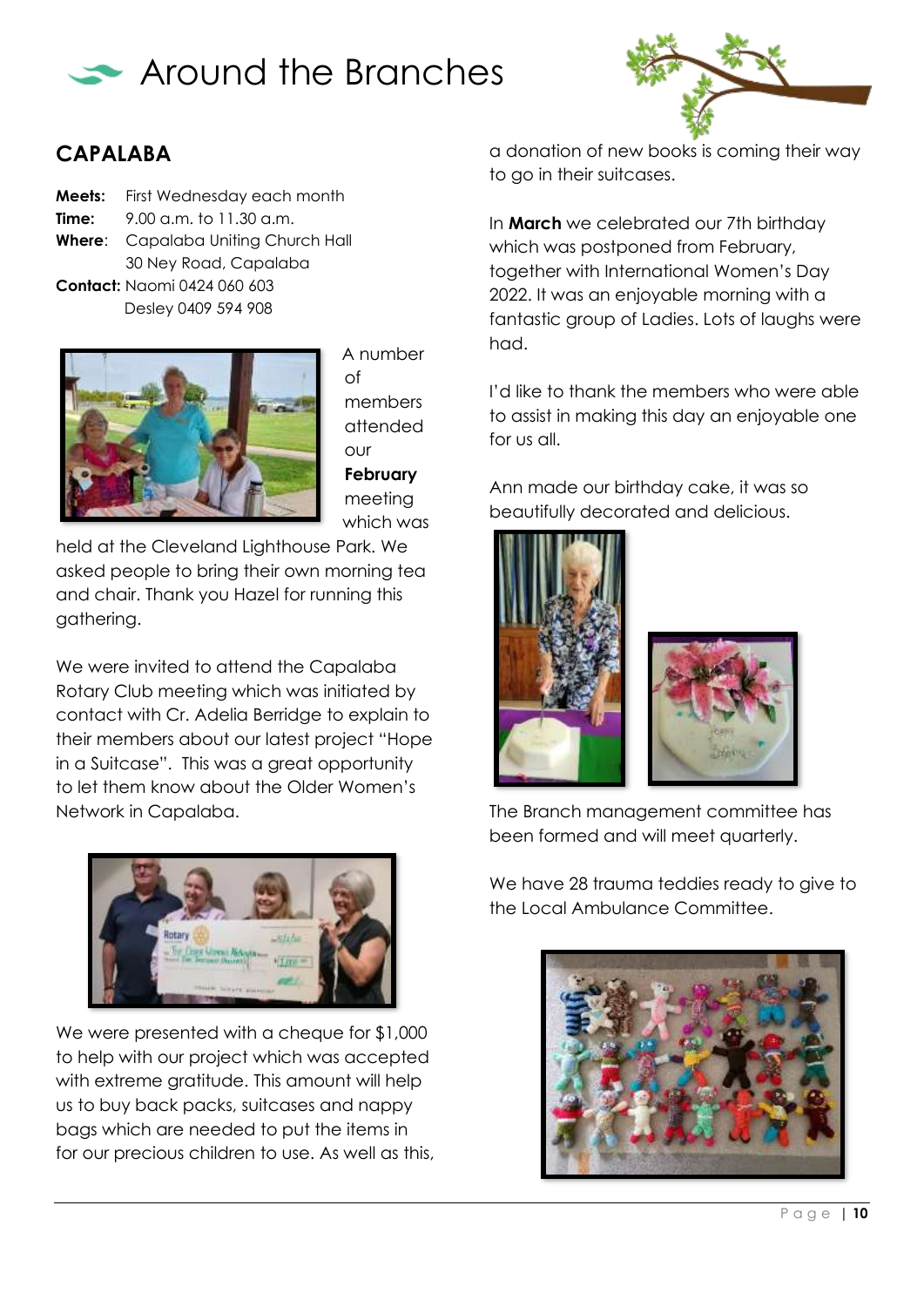

Posters and photographs showing a variety of activities we have done over the last 7 years were displayed. Members showed a keen interest in looking back on these activities.

Example of activities in 2021



Great catch up morning tea at Indigiscapes Environmental Centre at Capalaba. A number of members attended a lunch for Sharon's birthday



Three members from Capalaba Branch are involved in the "My Health for Life" program.

There are six sessions held over a four month period which are done on Zoom with Saalihah Seedat.

We have a Workbook that we complete before and after each session.

A Photo was taken for our International Women's Day and our 7<sup>th</sup> birthday celebrations. This was in our local paper "The Community Leader".



Members enjoyed a morning tea at the Wellington Point Farmhouse.



*Desley and Naomi.*

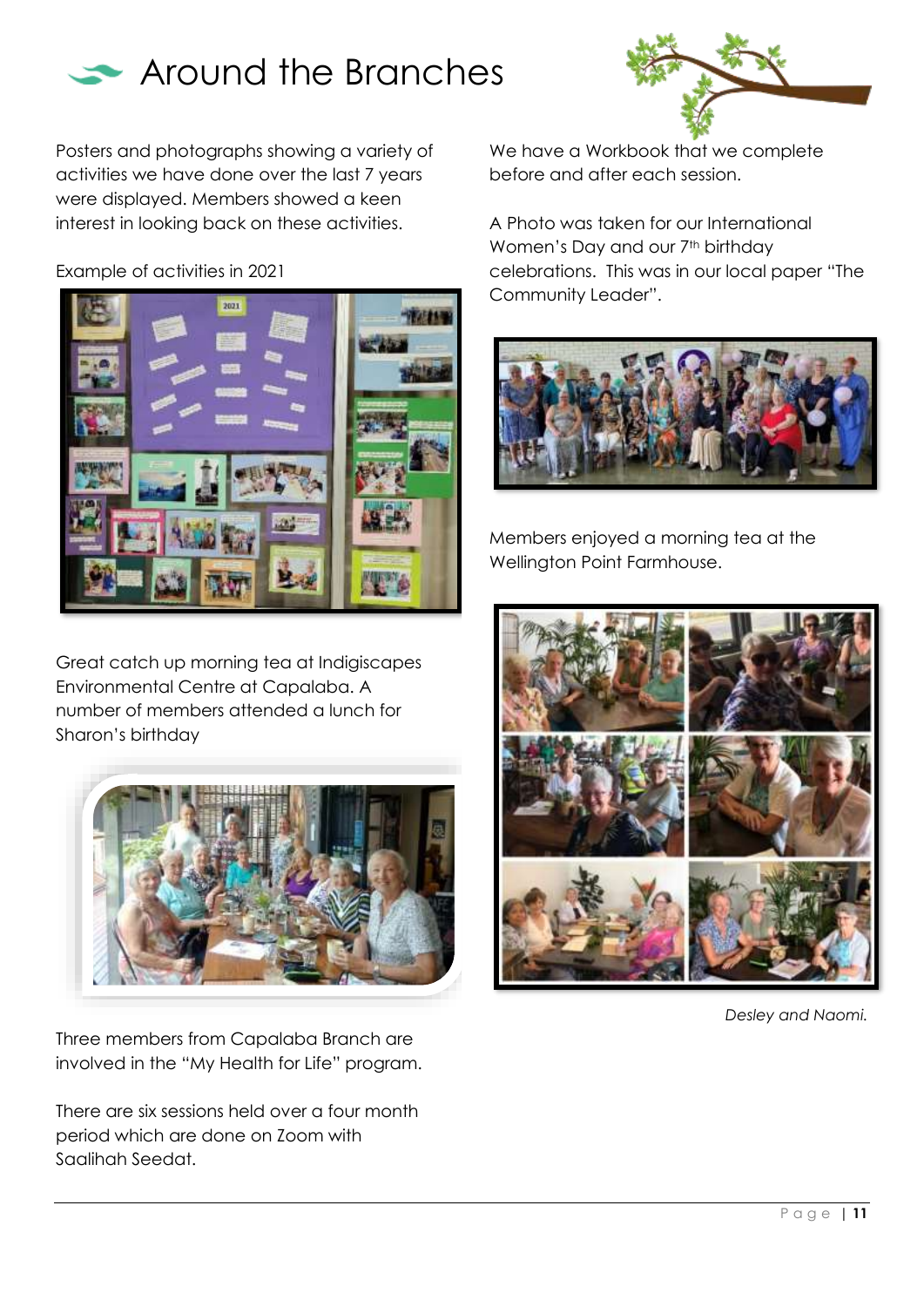



## **MACKAY**

**Meets:** on Tuesdays (outside of school holidays) **Time:** 9.30 a.m. to 12.00 noon **Where:** PCYC, Scriha Street, North Mackay **Contact:** Ruth 0432 686 970, Helen 0400 424 649

Mackay Branch celebrated their 26<sup>th</sup> birthday. Ronda and Mavis cut the cake (photo below).



Over the past few months we have had a variety of speakers and activities.

For International Women's Day we had a member of the Mackay ABC radio team come and talk to us. This was most entertaining. Group photo at the bottom of the page is from our IWD activity.

We had a morning where members could bring items they no longer required, to give away to other members. No money changed hands. The rule was if your items weren't taken you had to take them back. One of our newest members talked about her travels around Australia. Birthday lunch was enjoyed by 50 members. Great company, great lunch. Went on a bus trip around the northern beaches.

We had a trivia morning and the questions were centered around World Wars. The prize for the winner was a packet of ANZAC biscuits.

At our last meeting in April we had six Councillors (all women) who told us their story on "why they wished to become a council member". Some up coming events: a sing-along with local musician, Grocery Grab, mental health, Op shop fashions.

*Helen*

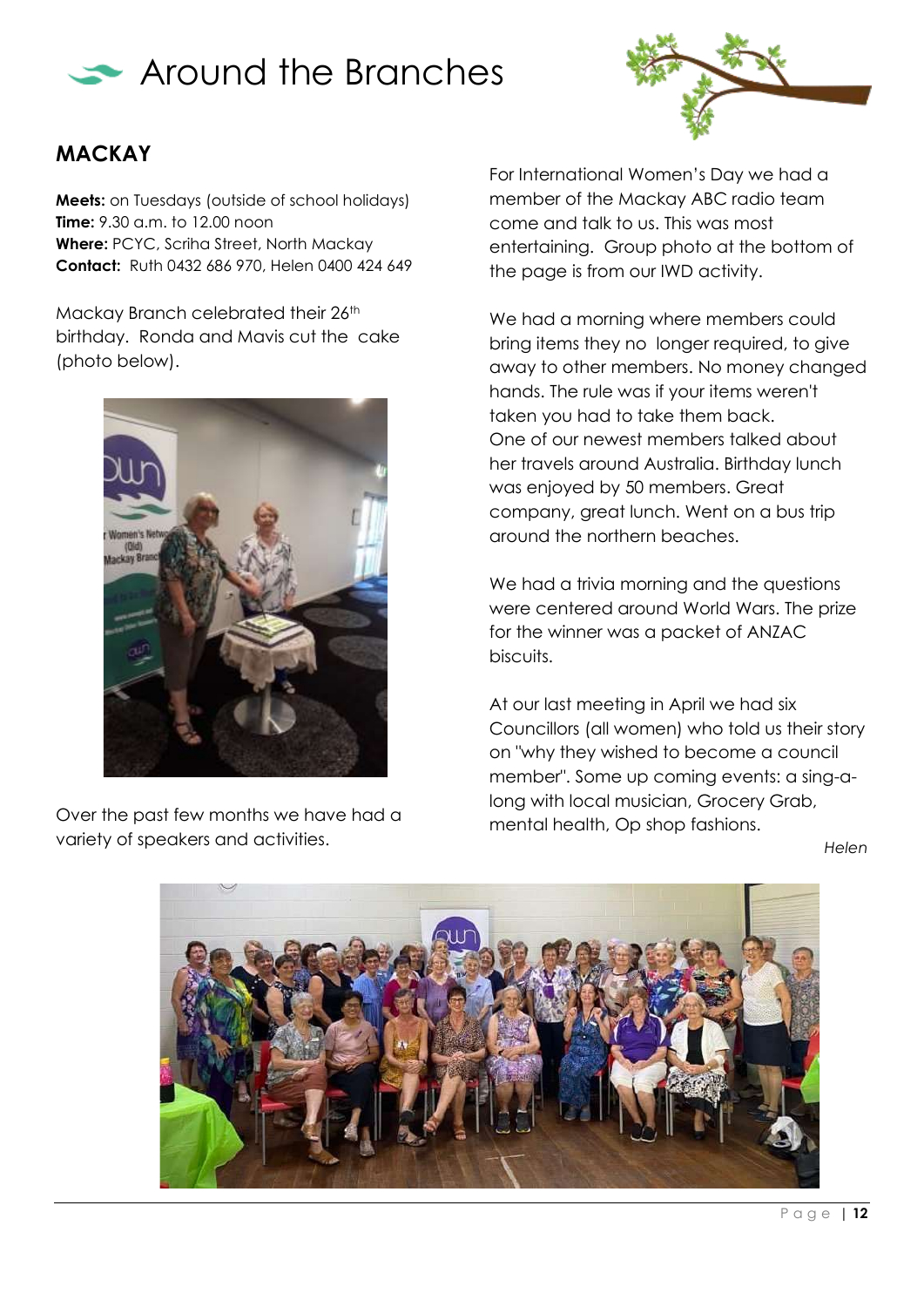



#### **LUTWYCHE**

**Meets:** Third Wednesday each month **Time:** Starts 10.00 a.m. **Where**: Contact Convenor for venue details **Contact:** Carol 0417 703 550, Dianne 0435 370 092



This year we are meeting at a new venue which is right next-door to our previous meeting place at The Atrium Retirement Village.

The Secretariat Director at QATSIF offered use of their

meeting room free of charge as he felt the aims and objectives of OWN are in line with what they wish for their Elders who are extremely revered in their culture (Aboriginal and Torres Strait Islander).

I'm happy to say, we have grown quite considerably and now have 25 members and more joining every month.

On **Wednesday, 19th January,** we wanted to continue with our monthly meetings, even though it was difficult and our numbers were down because of Covid. We had formed such a lovely group at the end of 2021 that we wanted to keep the momentum going. We met at the **Nundah Library and enjoyed a talk by Susan Dunlop from the Nundah Historical Society**. She informed us about a little known but very interesting female aviator, **Lores Bonney**, who went from being a shy concert pianist to the first female to fly solo from Australia to England and the first person to fly from Australia to South Africa. A major street in our area, Bonney Avenue, Clayfield was named after her.



At our meeting on **Wednesday 16 February**, we had a visit from two police personnel from **Banyo Police Station**. They handed out a folder to each member, especially prepared with

useful information relating to **Scams and Personal Safety.** A number of our members received answers to questions about incidents that were relevant to them personally and the two police women were a wealth of information.



Our meeting on **Wednesday, 16th March** was so much fun. **Denis Wayper** who is a very interesting man in his own right, prepares talks about various people of renown and offers his services to clubs such as Probus etc. and of course OWN. His talk was entitled **"Doris Day – It's Magic".** Denis is an active member of the Queensland Organ Society and has played the organ at the Opera House, the Sydney Town Hall and even Westminster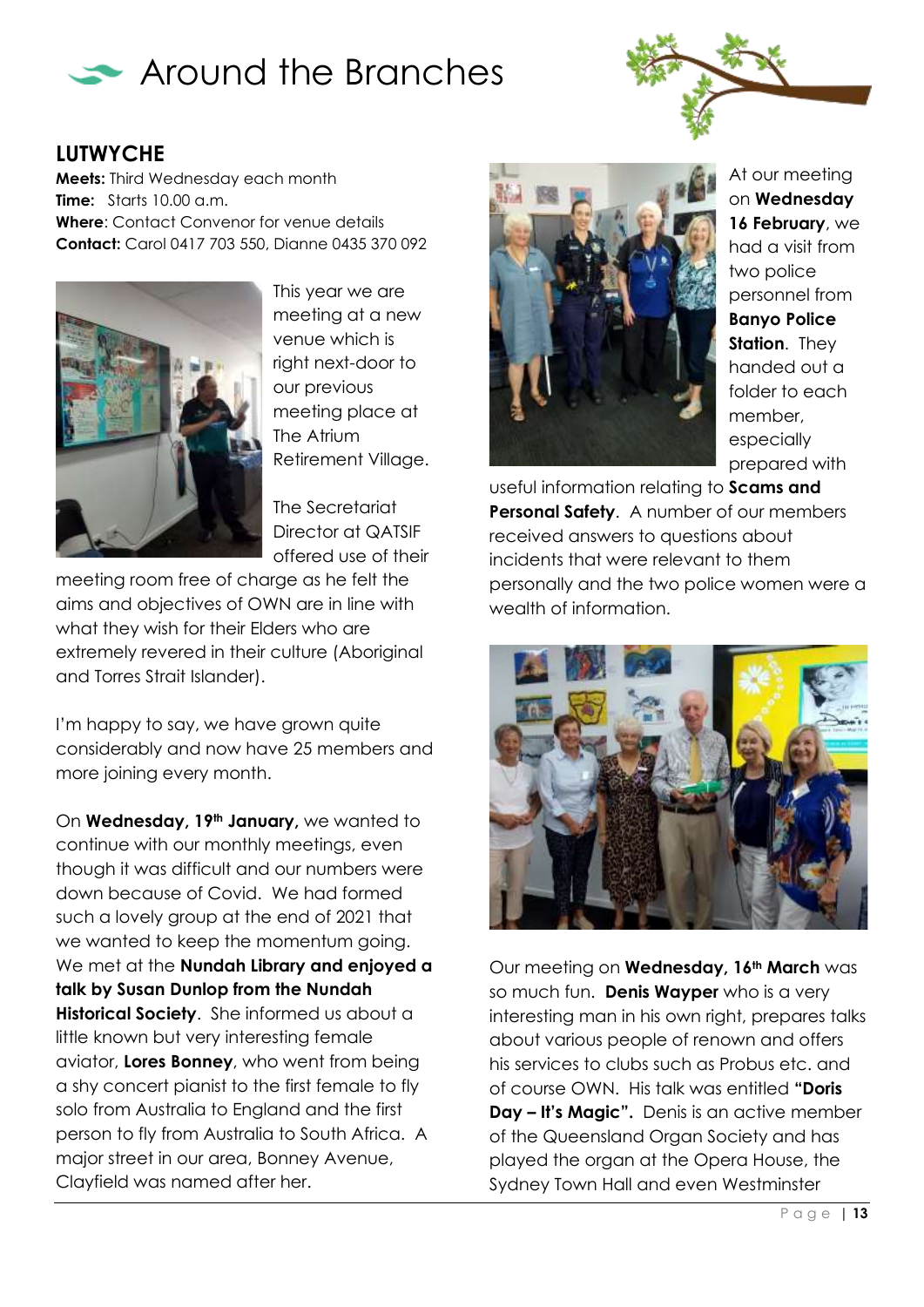

Abbey. His interest in music encouraged him to create presentations like this one and also one on Joan Sutherland which he offered to do at a later date if we'd like it.

Everyone thoroughly enjoyed the film clips and toe-tapping music as Denis wove Doris's magic from her early 'girl next door' image to one of the 20<sup>th</sup> century's greatest performers as a recording artist, movie actress and TV star. His presentation finished with a film clip of Doris singing Que Sera Sera and all the members enthusiastically joined in the singing of her signature tune.



At our meeting on **Wednesday, 20th April, Tom Watson, Exercise Physiologist from Pivotal Motion** spoke to us about the correct exercise for our age group. He was very well received and stayed for our presentation over morning tea to **Michael Nayer of QATSIF**.

Our members wanted to give a donation of \$100 to QATSIF to further their wonderful work in educating indigenous people to reach their potential. Michael explained the role and objectives of QATSIF and it was extremely interesting. Five of our lovely ladies helped cater for a delicious morning tea.

Many thanks to Jenny, Di, Julia, Ros and Wendy.





Upcoming events are:-

**Wednesday 18 May, 2022** - 10 am Monthly meeting and excursion to **Miegunyah Historic Homestead** at Bowen Hills. We will hold our meeting there and then enjoy a Devonshire Tea followed by a tour of the Homestead.

**Wednesday 15 June** - 10 am Monthly meeting with Guest speaker **Michael Claxton** who was an English Bobby and now lives on Bribie Island and is an **Author of crime novels**. He will bring along his novels and one of our members may be lucky enough to win one.

*Carol, Convenor*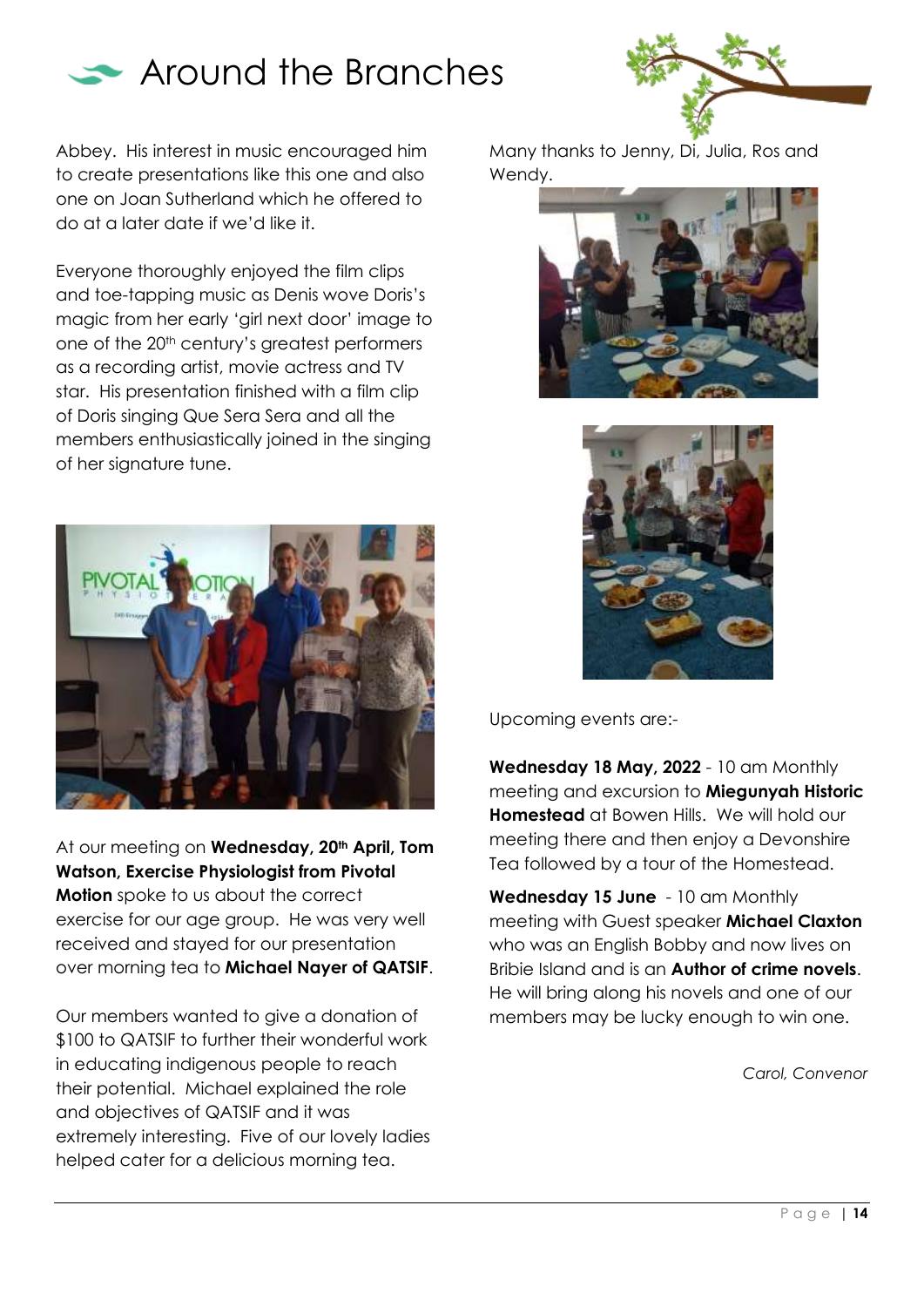



#### **BRIBIE ISLAND**

**Meets:** Third Thursday each month **Time:** 10.00 am to 12.00 noon **Where**: Bribie Island RSL Club 99 Toorbul Street, Bongaree **Contact:** Betty 0409 470 100

Our branch members were slow to attend after the Christmas break. The ladies were wary of the new COVID strain and the quick opening up of our state and local communities. As a result, our January Lunch at the Golf Club and our visit to the Caboolture Historical Museum in early February were not well supported.



It was uplifting when the meeting room was almost filled to capacity in late February. It

was also exciting to use our new PA System and microphone (which finally arrived after more than five months wait). Michael Claxton, an ex-Scotland Yard Detective, and now



local author, entertained us with stories of his Police career.

The rain event that hung around in March caused us to postpone our outing to Rick's Garage in Palmwoods. Instead, those ladies enjoyed lunch at our local Coffee Club. Bree from Hearing Australia attended our March meeting. We learnt about the different services they provide and the different levels of costings. Those interested in a follow up were contacted by Bree after the meeting.

Ken from Bribie Island Kids Education Support (BIKES) also spoke to us about this wonderful local charity which we plan on supporting any way we can.

One of our local retirement villages Bolton Clarke, invited our members to attend an afternoon tea and craft session.

We decorated our Easter hats, parading them for

judging. It was a lovely laid-back



afternoon. Our April meeting changed to fun, brain stretching activities as our guest speaker Tom came down with COVID.

May is our birthday month. We will be celebrating our 3rd Birthday.

Our membership continues to climb.

*Betty*